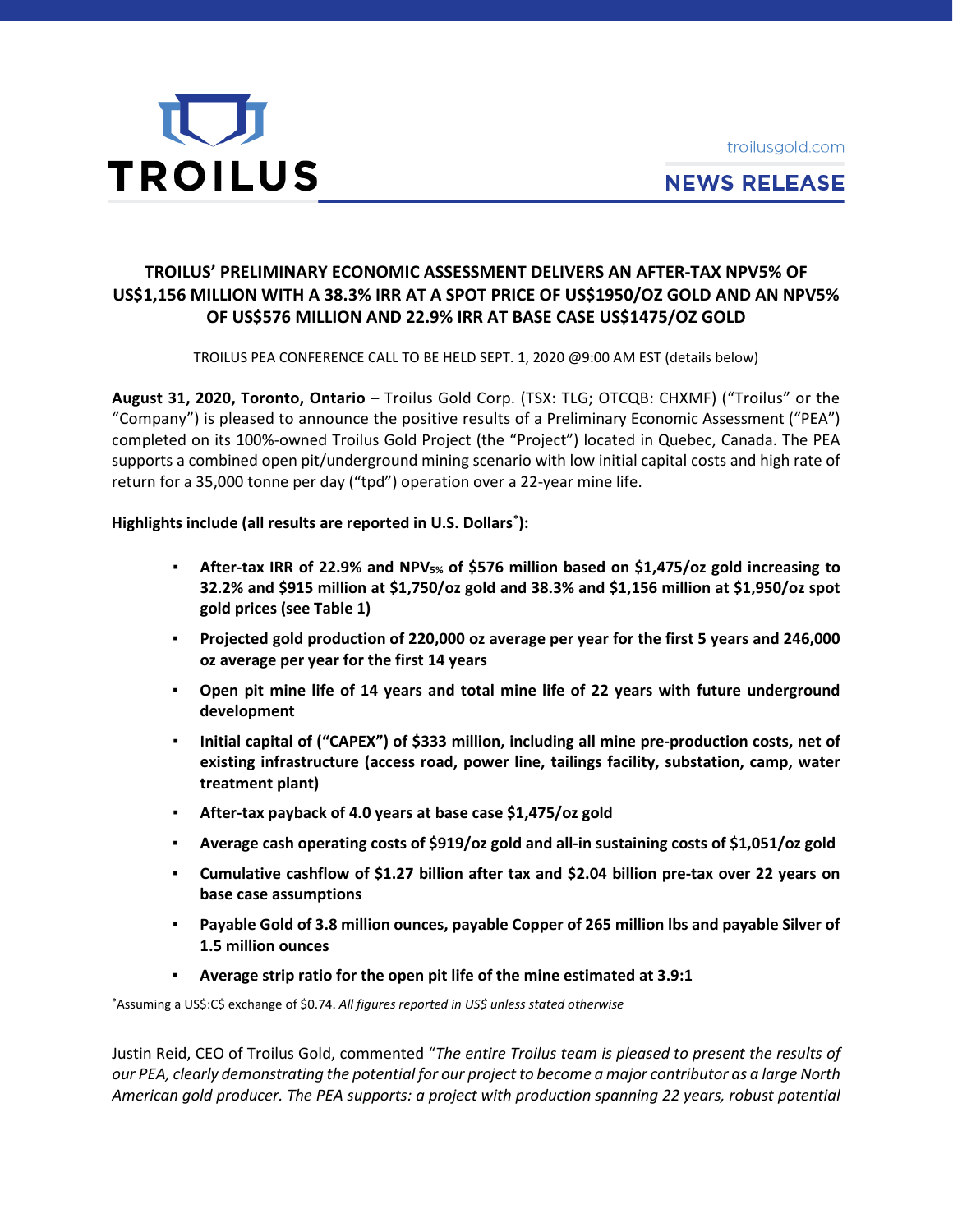*economics at discounted and current gold prices, low CAPEX, low capital intensity, and a rapid* payback. The first 14 years will target production in excess of 246,000 ounces gold per year peaking at in *excess of 300,000 ounces in Year 5. The Troilus Geological team has demonstrated the ability to identify* an abundance of untested targets and has a track record of adding significant ounces over a very short period of time. We believe the Troilus property has the potential to extend the mine life beyond the projected 22 years presented in the PEA and provide the opportunity to expand the scale in the future by *continuing to seek increases to the mineral resource estimate with ongoing exploration and drilling. Our goal is to make this a cornerstone mining Project within both the Quebec and Canadian Gold landscapes."*

*"We believe the Project provides a strong foundation for building and growing the company in a mining friendly jurisdiction. With a strong treasury to support next steps, we will now be commencing prefeasibility work and working towards finalization of an Environmental Impact Study for the Project while continuing to explore the geological potential of the 107,000-hectare Troilus property. We look forward to working with our partners in the Eeyou Istchee James Bay region including the Cree Nation of Mistissini, the Cree Nation Government, the local communities of Chibougamau and Chapais, and with the support of the Quebec and federal governments, to advance the Troilus Project."*

#### **Financial Analysis**

At a Base Case US\$1,475 per ounce gold price and a US\$:C\$ exchange of \$0.74, the Project generates an after-tax Net Present Value (NPV) of US\$576M, at a 5% discount rate and an Internal Rate of Return ("IRR") of 22.9%. Payback on initial capital is 4 years. Before taxes, NPV at a 5% discount rate is US\$971M, IRR is 29.6% and payback is 3.7 years.

|                     | <b>Spot Price</b> | <b>Consensus</b> | <b>Base Case</b> | <b>Low Case</b> |  |
|---------------------|-------------------|------------------|------------------|-----------------|--|
| Gold Price (per oz) | \$1,950           | \$1,750          | \$1,475          | \$1,350         |  |
|                     |                   |                  |                  |                 |  |
| Pre-Tax NPV (5%)    | \$1,951 million   | \$1,538 million  | \$971 million    | \$713 million   |  |
| Pre-Tax IRR         | 50.1%             | 41.8%            | 29.6%            | 23.7%           |  |
|                     |                   |                  |                  |                 |  |
| Post-Tax NPV (5%)   | \$1,156 million   | \$915 million    | \$576 million    | \$419 million   |  |
| Post-Tax IRR (%)    | 38.3%             | 32.2%            | 22.9%            | 18.2%           |  |

#### **Table 1: Summary of Troilus Gold Economic Results by Gold Price (US\$)**

The Project generates cumulative cash flow of US\$1.27 billion on a post-tax basis and US\$2.04 billion pretax, at a Base Case of US\$1,475 per ounce gold price based on a throughput of 35,000 tpd over 22 years. The PEA assumes an open pit operation for the first fourteen years with the underground operation coming online starting in year 8.

**The PEA is preliminary in nature, includes inferred mineral resources that are considered too speculative geologically to have the economic considerations applied to them that would enable them to be categorized as mineral reserves, and there is no certainty that the PEA will be realized. Mineral resources that are not mineral reserves do not have demonstrated economic viability.**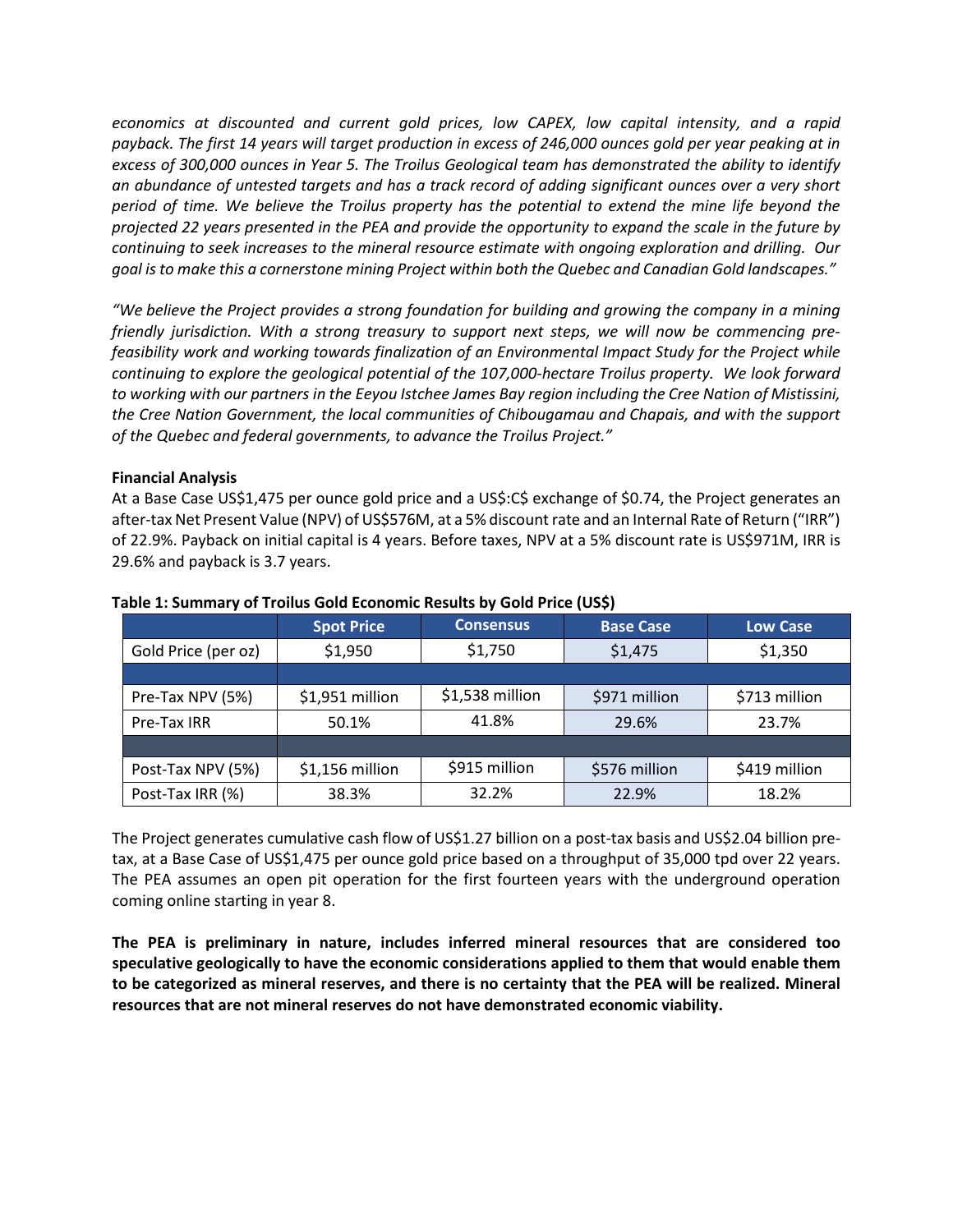

#### **Figure 1: Post-Tax Cash Flow and Cumulative Cash Flow (US\$)**

#### **Capital and Operating Costs**

The PEA capital and operating cost estimates for the Troilus Gold Project are summarized below. The Initial CAPEX (net of existing infrastructure) is US\$333 million and Sustaining CAPEX over the life of the mine is an additional US\$506 million. The underground mine will require US\$240 million of underground development CAPEX in years 6 to 8 and US\$175 million in sustaining capital to maintain the underground operation. The underground will start development with first mill feed projected to come online in Year 8. All in Sustaining Cost ("AISC") is US\$1,051 per ounce Au.

| <b>Initial Capital</b>               |                |  |  |  |
|--------------------------------------|----------------|--|--|--|
| Open Pit Mining                      | \$78 Million   |  |  |  |
| <b>Process</b>                       | \$172 Million  |  |  |  |
| Infrastructure                       | \$36 Million   |  |  |  |
| <b>Owners Cost</b>                   | \$11 Million   |  |  |  |
| Contingency                          | \$36 Million   |  |  |  |
| <b>Total - Initial Capital</b>       | \$333 Million* |  |  |  |
| <b>Sustaining Capital</b>            |                |  |  |  |
| Open Pit Mining                      | \$5 Million    |  |  |  |
| <b>Underground Development CAPEX</b> | \$240 Million  |  |  |  |
| <b>Underground Sustaining CAPEX</b>  | \$175 Million  |  |  |  |
| (Life of underground)                |                |  |  |  |
| Process                              | \$22 Million   |  |  |  |
| Infrastructure                       | \$19 Million   |  |  |  |
| Environmental                        | \$19 Million   |  |  |  |
| Contingency                          | \$26 Million   |  |  |  |
| <b>Total - Sustaining Capital</b>    | \$506 Million  |  |  |  |

\*net of existing infrastructure (access road, power line, substation, tailings facility, water treatment plant, site roads)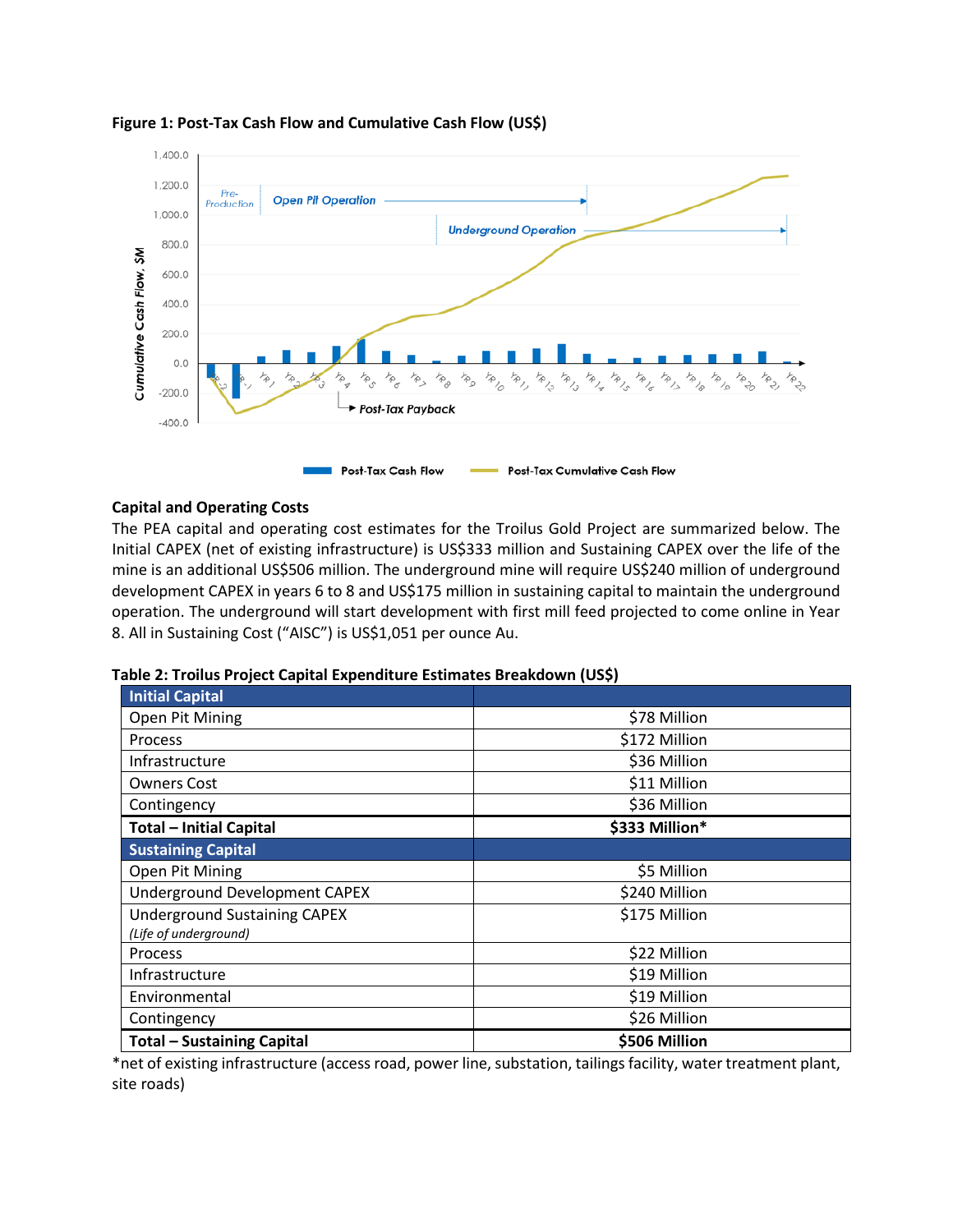| <b>Average Life-of-Mine Operating Cost</b> |                      |
|--------------------------------------------|----------------------|
| Mining - Open Pit                          | \$9.35/tonne milled  |
| Mining - Underground                       | \$14.36/tonne milled |
| Processing                                 | \$4.99/tonne milled  |
| G&A                                        | \$1.42/tonne milled  |
| <b>Concentrate Transport</b>               | \$0.23/tonne milled  |
| <b>Total Operating Cost</b>                | \$17.10/tonne milled |
| <b>Cash Operating Cost</b>                 | \$919/oz Au          |
| All in Sustaining Cost                     | \$1,051/oz Au        |

#### **Table 3: Summary of Troilus Gold Project Operating Cost Estimates (US\$)**

Projected gold production averages 220,000 oz per year over the first 5 years, 246,000 oz per year for the first 14 years and 98,000 from year 15 onwards. Projected payable Gold is 3.8 million ounces, payable Copper 265 million lbs and payable Silver 1.5 million ounces over the 22-year mine life.



**Figure 2: Production Profile – Gold, Silver and Copper\***

\*Gold and Silver in Ounces (left axis), Copper in Pounds (right axis)

#### **Mining**

The PEA considers an initial open pit mining using a 100% owner operated equipment fleet including 28- 181 tonne trucks, electric hydraulic shovels, wheel loaders and drills. The open pit will overlap mill feed production with the underground mine starting in year 8. The open pit will be complete in Year 14 and the underground mine will continue production until Year 22. The mine has been designed to deliver an initial 12.6 million tonnes per year (35,000 tonnes per day) of mill feed. The PEA contemplates a mine that will extract mill feed over a 22-year period not including 12 months of pre-production stripping. The PEA delivers 192.5 million tonnes with average head grades of 0.71 gpt gold, 0.08% copper and 0.97 gpt silver. The process plant is expected to have three months of commissioning in the first year of production.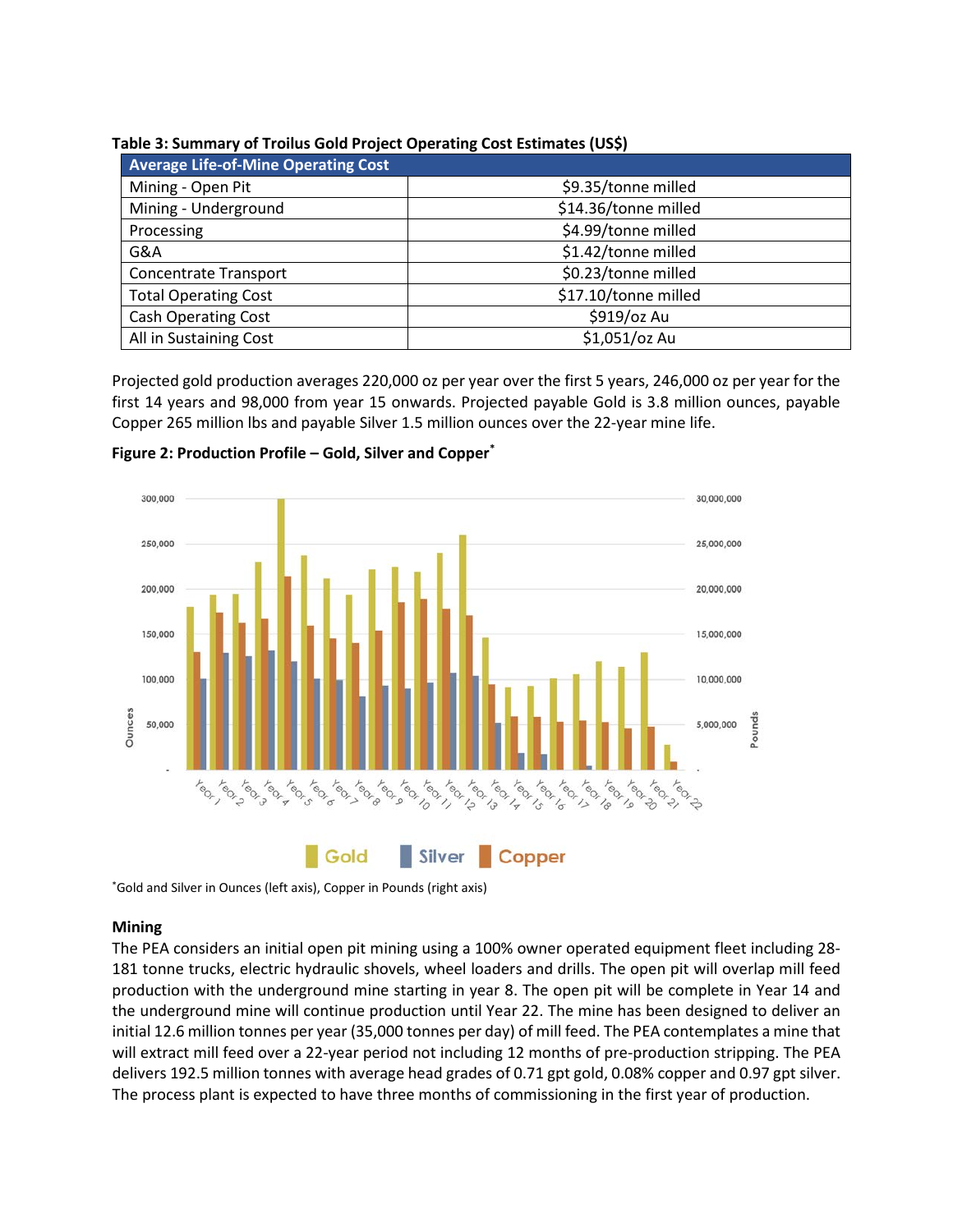The project will mine three areas: 87 Zone, J Zone and the new Southwest (SW) Zone. The 87 Zone will have a single-phase open pit followed by underground mining. The J Zone has been designed with 3 phases of open pit only for this study. The SW Zone design is comprised of 2 open pit phases. Mining commences in the 87 Zone pit and SW Zone pit areas in the pre-production period. The J Zone pit area starts production in Year 2. The 87 Zone pit will be complete in Year 6 and the underground mine will continue beneath the open pit from that point onwards. The SW Zone pit will be finished in Year 12. The J Zone pit will finish in Year 14. Underground mining finishes in Year 22. Waste from the open pits will be backfilled in the 87 Zone pit once open pit mining is complete. This provides fill for the underground and short waste haulage for the J Zone pit phases, reducing the overall size of the waste storage facilities.

The average strip ratio for the open pit life of the mine is estimated at 3.9:1. Material movement averages 71 million tonnes (feed and waste) in the first 5 years with the peak at 74 million tonnes in Year 1. The open pit will provide 150.1 million tonnes of feed to the process plant for the first 14 years of the project. Open pit bench heights of 10 metres will be mined and ore hauled with 181-tonne haul trucks and matching loading equipment including electric hydraulic shovels. The open pit mining fleet will be leased. Best practice grade control drilling will be done with reverse circulation drilling and rock sampling on mine benches prior to blasting. This provides the greatest flexibility for grade control during operations while maintaining reasonable mine operating costs and production capability.

Underground mine development will commence in Year 6 and first mill feed to the plant from underground occurs in Year 8. The underground mine will be located beneath the 87 Zone pit and utilize sub-level caving along the edges of the open pit and slot and mass blast in the lower levels. The portal is located adjacent to the primary crusher. Mill feed material and waste will be brought to the surface initially with trucks but will transition to the RailVeyor system for the life of the mine. The underground mine will ramp up production from its initial levels to 9,000 tpd by Year 9 and maintain that rate until the end of the mine life.

During the mining operation a stockpile will be maintained adjacent to the primary crushing plant to be used as supplemental feed as required to meet production targets, weather events and as mill feed in the later years of the operation. Waste rock will be hauled to dedicated waste management facilities near the open pits, backfilled into the 87 Zone pit and also used for lifts of the tailings management facility. Concurrent reclamation of the waste management facilities is planned.

## **Metallurgy**

Initial test work was completed by COREM and Kappes Cassidy as well the historical operating data, to develop the flow sheet. The process plant consists of primary crushing, SAG and ball milling with gravity gold concentration, copper flotation, concentrate filtration and tailings thickening and disposal. Copper concentrate, enriched with gold, will then be sent to a smelter for refining. Gold recovery is estimated to be 90%, with 30% produced onsite as gravity concentrate and the balance contained in the final copper concentrate. Copper recovery is expected to be 90%.

#### **Infrastructure**

The Troilus Gold Project is located in Quebec, approximately 120 kilometres north of Chibougamau, where Inmet Mining Corporation operated a large mine/concentrator complex from 1996 – 2010. Access to the mine site from Chibougamau is by the Route du Nord.

The Troilus project benefits greatly from the upgraded, and substantial infrastructure on site including: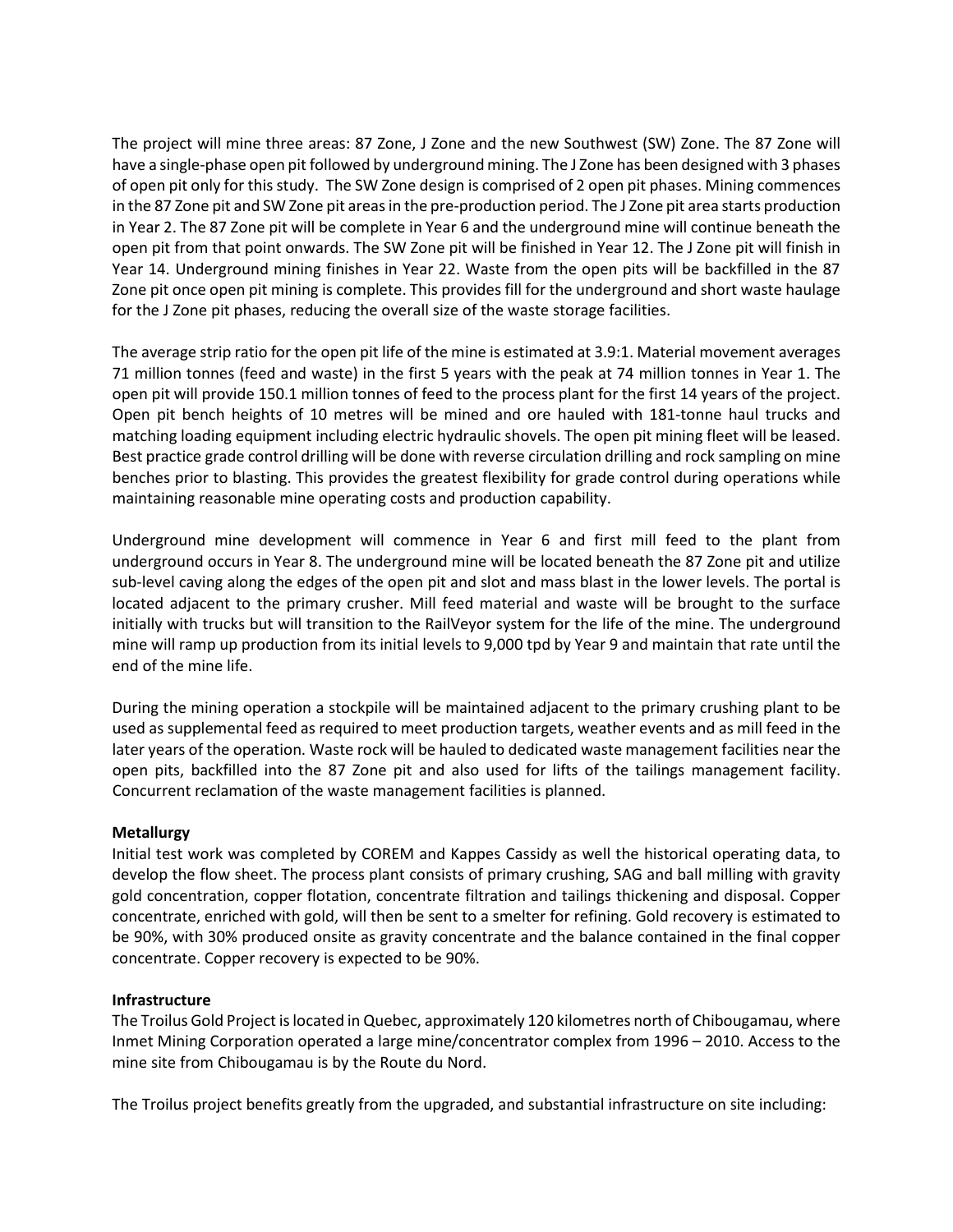- Power line and 50MW substation sufficient for project power requirements,
- All weather access road,
- Tailings facility and water treatment plant,
- Camp facilities,
- Site roads,
- Water supply,
- Septic system.

The existing tailings management facility has the capacity to accommodate the life of mine production as described in this PEA. As part of the design it is proposed to develop the tailings dam into a centreline constructed containment from the existing upstream designed containment. The building of this containment wall will utilise waste rock from the mine operations.

A NI 43-101 technical report supporting the PEA to be prepared by AGP will be posted on Troilus Gold's website at [www.troilusgold.com](http://www.troilusgold.com/) and on SEDAR at [www.sedar.com,](http://www.sedar.com/DisplayCompanyDocuments.do?lang=EN&issuerNo=00003837) within 45 days following this news release.

#### **Mineral Resources Estimate**

The total estimated indicated Mineral Resource Estimate upon which the PEA is based includes 4.96 Moz AuEq (177 Mt with an average grade of 0.87 g/t AuEq) and a total inferred Mineral Resource Estimate of 3.15 Moz AuEq (116.7 Mt with an average grade of 0.84 g/t AuEq).

| Classification | Tonnage<br>(Mt) | AuEq<br>(g/t) | Au<br>(g/t) | Cu<br>$\frac{1}{2}$ | Ag<br>(g/t) | Contained<br>AuEQ<br>(Moz) | Contained<br>Gold<br>(Moz) | Contained<br>Copper<br>(Mlb) | Contained<br>Silver<br>(Moz) |
|----------------|-----------------|---------------|-------------|---------------------|-------------|----------------------------|----------------------------|------------------------------|------------------------------|
| Indicated      | 177.3           | 0.87          | 0.75        | 0.08                | 1.17        | 4.96                       | 4.30                       | 322.60                       | 6.66                         |
| Inferred       | 116.7           | 0.84          | 0.73        | 0.07                | 1.04        | 3.15                       | 2.76                       | 189.73                       | 3.91                         |

#### **Table 4 - Mineral Resource Estimate – Effective as of July 20, 2020**

Mineral Resources that are not Mineral Reserves do not have demonstrated economic viability; Summation errors may occur due to rounding; Open pit mineral resources are reported within an optimized constraining shells.

Open pit cut-off grade is 0.3 gpt AuEQ where the metal equivalents were calculated as follows:

- Z87 Zone: AuEq = Au grade + 1.2566 \* Cu grade + 0.0103 \* Ag grade
- $\bullet$  J4/J5 Zone: AuEq = Au grade + 1.2979  $^*$  Cu grade + 0.0108  $^*$  Ag grade
- SW Zone: AuEq = Au grade +  $1.2768 *$  Cu grade +  $0.0106 *$  Ag grade

Metal prices for the AuEQ formulas are: \$US 1,600/ oz Au; \$3.25/lb Cu, and \$20.00/ oz Ag; with an exchange rate of US\$1.00:CAD\$1.30;

Metal recoveries for the AuEQ formulas are:

- Z87 Zone: 83% for Au recovery, 92% for Cu recovery and 76% for Ag recovery
- J4/J5 Zone: 82% for Au recovery, 88% for Cu recovery and 76% for Ag recovery
- SW Zone: 82.5% for Au recovery, 90% for Cu recovery and 76% for Ag recovery

The resource constraining shells were generated with:

- Metal Prices: Gold \$US 1600/oz, Copper \$US 3.25/lb, Silver \$US 20/oz
- Mining Costs:
	- o J Zone and 87 Zone base cost \$Cdn 1.71/t moved,
	- o SW Zone base cost \$Cdn 1.66/t moved
	- o Incremental cost \$Cdn 0.03/t waste moved, \$Cdn 0.02/t feed moved
- Process and G&A Costs: \$Cdn 8.44/t processed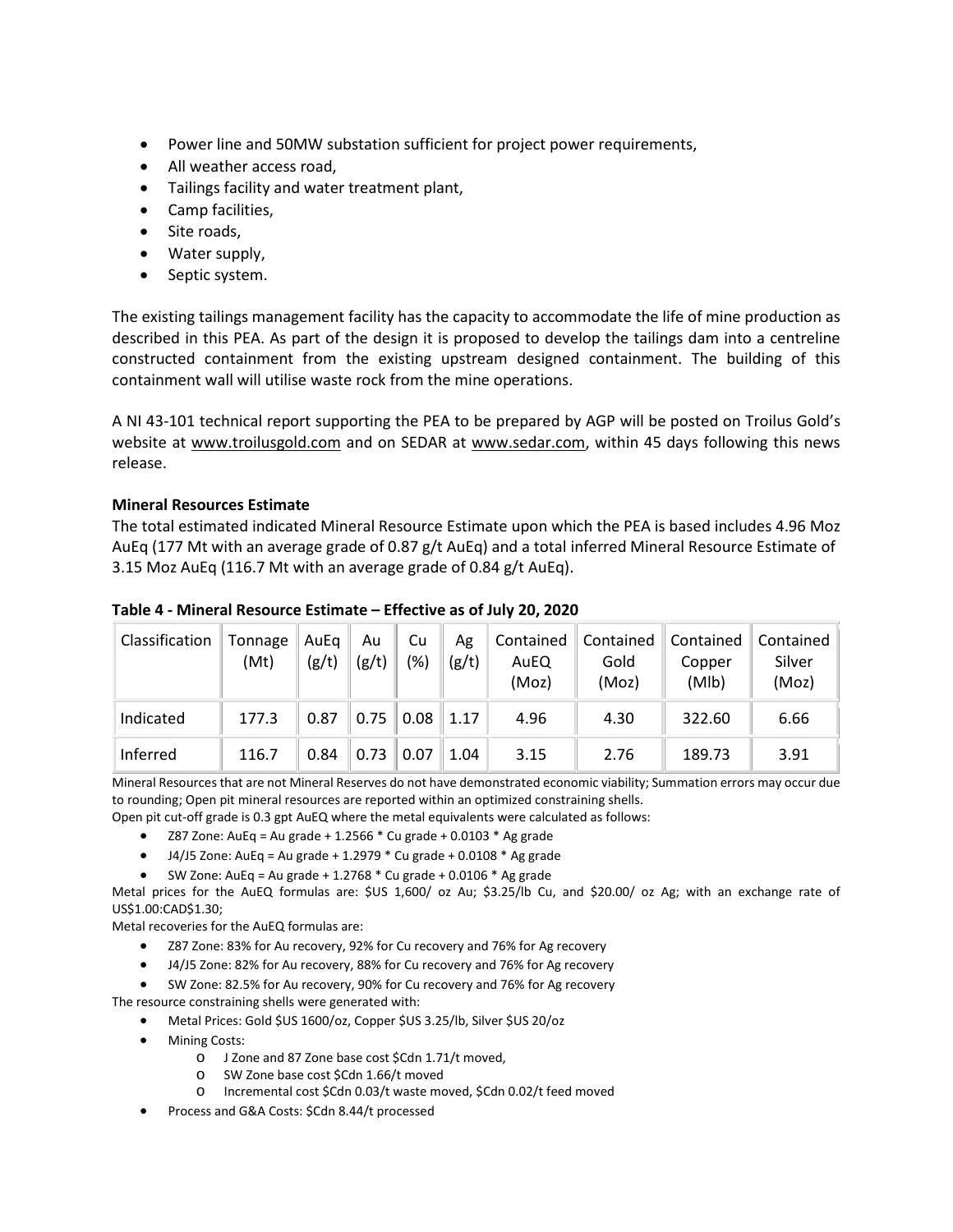- Wall slopes: varied between 49.5 to 60 degrees depending on pit area and slope sector
- Metal Recoveries:
	- $\circ$  Gold: 90% all zones except in lower grade (Au<1/2 g/t) portions of SW zone = 88%
	- o Copper: 90% all zones except in higher grade (Cu%>0.13%) portions of SW zone = 92%
	- o Silver: all zones 40%

Underground cut-off grade is 0.9 AuEQ at Z87 Zone and J4/J5 Zone

The Mineral Resource estimate used for the PEA is effective as of July 20, 2020 and unchanged since the previously reported Mineral Resource estimate in the technical report entitled "Technical Report on the Troilus Gold-Copper Project Mineral Resource Estimate, Quebec, Canada" which was prepared by Mr. Paul Daigle, géo., Senior Associate Resource Geologist with AGP Mining Consultants Inc. (AGP) and filed on SEDAR at www.sedar.com on August 28, 2020 (the "Resources Report"). Mr. Daigle is an independent Qualified Person in accordance with the requirements of National Instrument 43-101 ("NI 43-101").

## **PEA Review Conference Call & Webcast**

Troilus will be hosting a conference call to review the results of the PEA at 9:00 am EST, on Tuesday September 1, 2020. Chief Executive Officer, Justin Reid, Senior Vice-President of Technical Services, Ian Pritchard, and other members of the Troilus leadership team will be on the call to discuss the PEA results and latest corporate developments. Please click the link below to join the webinar:

## **<https://us02web.zoom.us/j/87934871258>**

Or iPhone one-tap:

US: +16699006833,87934871258# or +19292056099,87934871258#

Or Telephone:

Dial (for higher quality, dial a number based on your current location): US: +1 669 900 6833 or +1 929 205 6099 or +1 253 215 8782 or +1 301 715 8592 or +1 312 626 6799 or +1 346 248 7799

Webinar ID: 879 3487 1258 International numbers available: <https://us02web.zoom.us/u/kc0gb6ZH13>

## **Qualified Person**

All technical information, not pertaining to the PEA, in this news release has been reviewed and approved by Bertrand Brassard, M.Sc., P.Geo., Chief Geologist, who is a Qualified Person as defined by NI 43-101. Mr. Brassard has verified the technical data contained in this press release using industry accepted standards. Mr. Brassard is an employee of Troilus and is not independent of the Company under NI 43- 101.

The mineral resource estimate disclosed in this press release was prepared by Mr. Paul Daigle, géo., Senior Associate Resource Geologist with AGP, and the supporting Resources Report was filed on SEDAR [\(www.sedar.com\)](http://www.sedar.com/) under the Company's issuer profile on August 28, 2020. Mr. Paul Daigle, who is an independent Qualified Person as defined under NI 43-101, has reviewed and approved the mineral resource estimate disclosed in this press release.

The PEA was prepared in accordance with National Instrument 43-101 (NI 43-101) of the Canadian Securities Administrators under the direction and supervision of Gord Zurowski, P. Eng Principal Mining Engineer with AGP, and the supporting Technical Report (the "Technical Report") will be available on SEDAR [\(www.sedar.com\)](http://www.sedar.com/) under the Company's issuer profile within 45 calendar days. Mr. Zurowski, who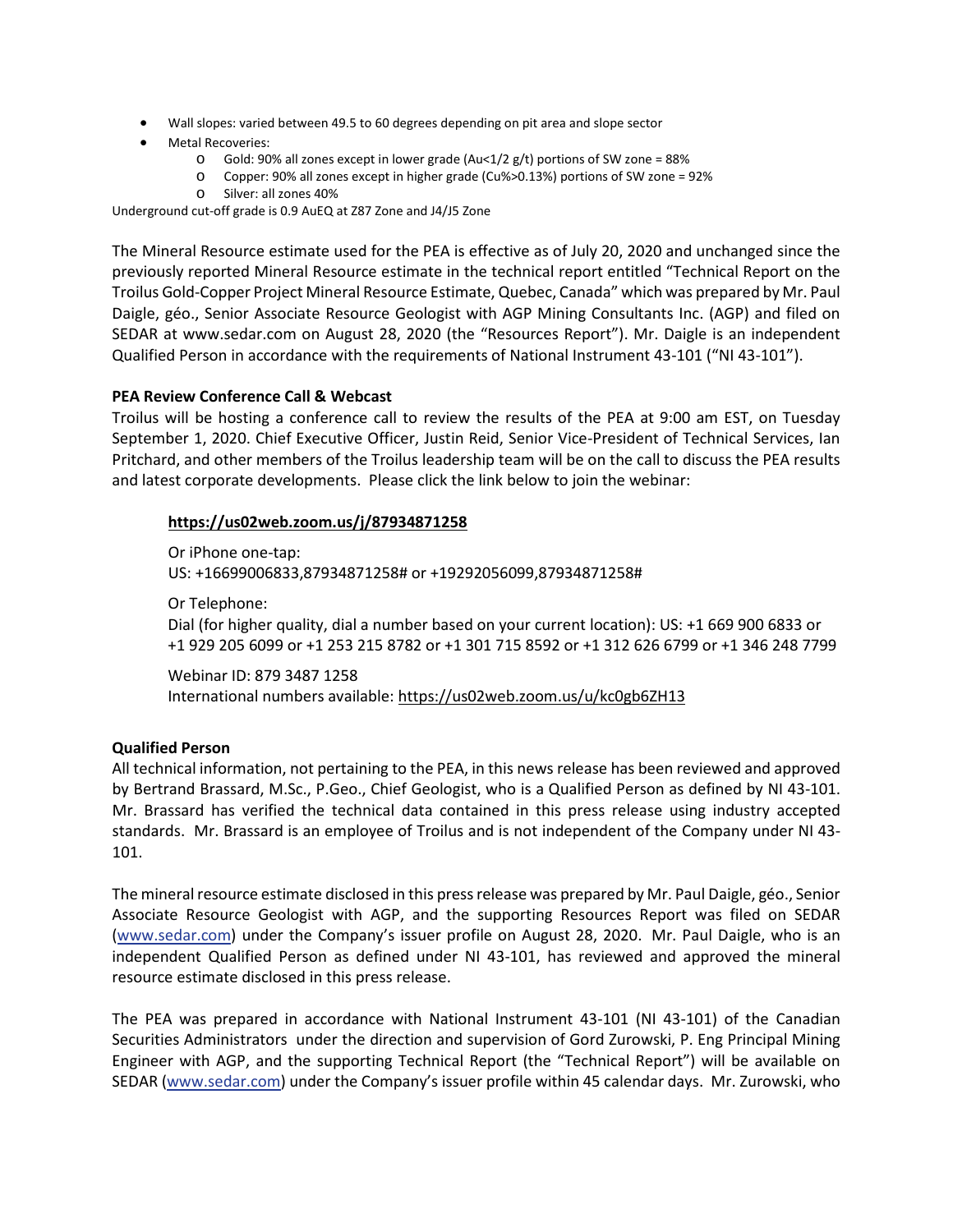is an independent Qualified Person as defined under NI 43-101, has reviewed and approved the technical information pertaining to the PEA disclosed in this press release.

#### **Non-IFRS Financial Measures**

The Company has included certain non-IFRS financial measures in this news release, such as Initial Capital Cost, Cash Operating Costs,Total Cash Cost, All-In Sustaining Cost, Expansion Capital and Capital Intensity, which are not measures recognized under IFRS and do not have a standardized meaning prescribed by IFRS. As a result, these measures may not be comparable to similar measures reported by other corporations. Each of these measures used are intended to provide additional information to the user and should not be considered in isolation or as a substitute for measures prepared in accordance with IFRS.

Non-IFRS financial measures used in this news release and common to the gold mining industry are defined below.

## *Total Cash Costs and Total Cash Costs per Ounce*

Total Cash Costs are reflective of the cost of production. Total Cash Costs reported in the PEA include mining costs, processing & water treatment costs, general and administrative costs of the mine, off-site costs, refining costs, transportation costs and royalties. Total Cash Costs per Ounce is calculated as Total Cash Costs divided by payable gold ounces.

## *All-in Sustaining Costs ("AISC") and AISC per Ounce*

AISC is reflective of all of the expenditures that are required to produce an ounce of gold from operations. AISC reported in the PEAS includes total cash costs, sustaining capital, expansion capital and closure costs, but excludes corporate general and administrative costs and salvage. AISC per Ounce is calculated as AISC divided by payable gold ounces.

## **About Troilus Gold Corp.**

Troilus is a Toronto-based, Quebec focused, advanced stage exploration and early-development company focused on the mineral expansion and potential mine re-start of the former gold and copper Troilus mine. The 107,326 hectare Troilus property is located within the Frotêt-Evans Greenstone Belt in Quebec, Canada. From 1996 to 2010, Inmet Mining Corporation operated the Troilus project as an open pit mine, producing more than 2,000,000 ounces of gold and nearly 70,000 tonnes of copper.

#### **For more information:**

Justin Reid Chief Executive Officer +1 (647) 276-0050 x 1305 [Justin.reid@troilusgold.com](mailto:Justin.reid@troilusgold.com)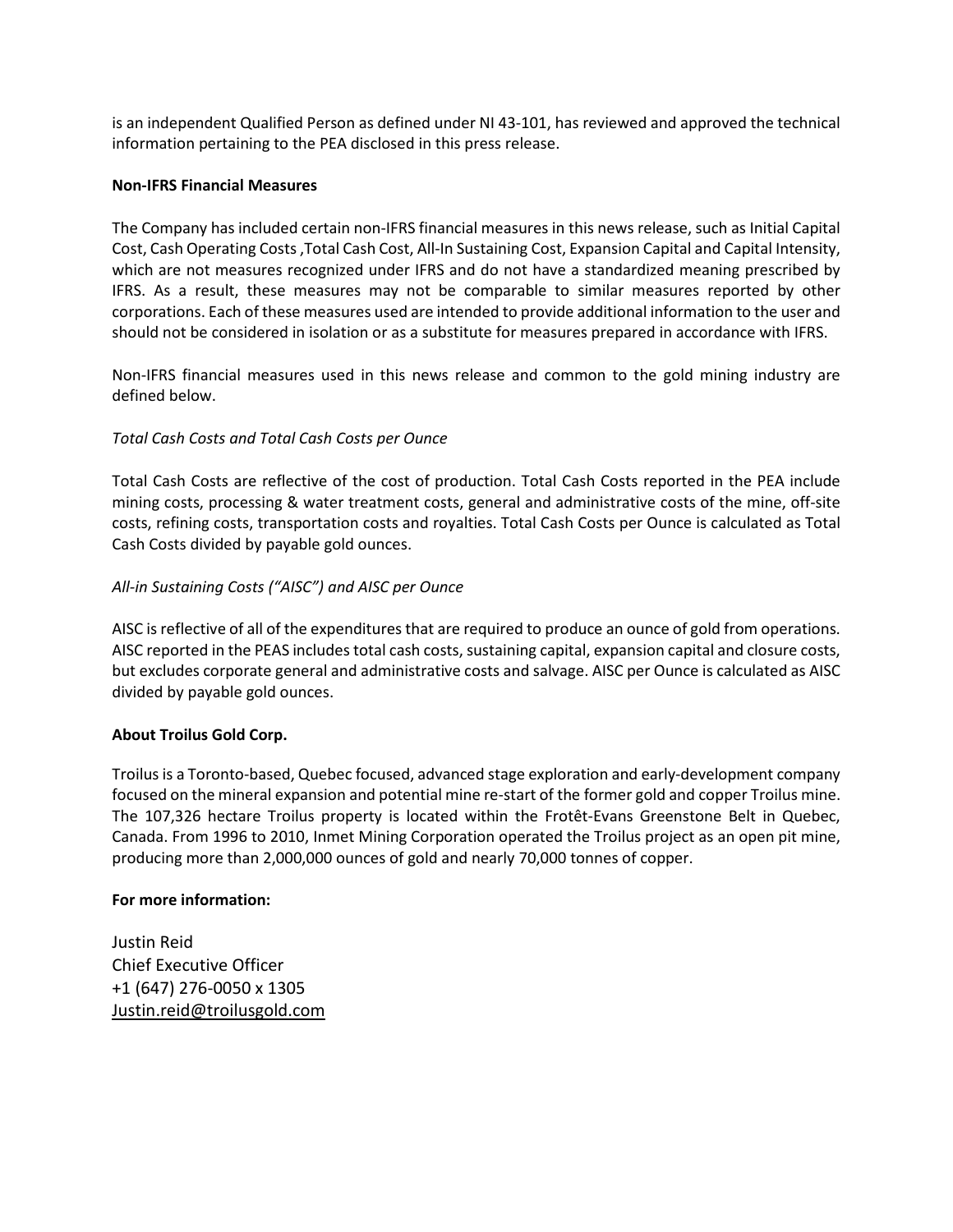Paul Pint President +1 (416) 602-1050 [paul.pint@troilusgold.com](mailto:paul.pint@troilusgold.com)

#### *Cautionary Note Regarding Forward-Looking Statements and Information*

*Mineral Resources that are not Mineral Reserves do not have demonstrated economic viability. There is no certainty that the Indicated Mineral Resources will be converted to the Probable Mineral Reserve category, and there is no certainty that the updated Mineral Resource statement will be realized.*

*The mineral resource estimates contained herein may be subject to legal, political, environmental or other risks that could materially affect the potential development of such mineral resources. See the Resources Report, once filed, for more information with respect to the key assumptions, parameters, methods and risks of determination associated with the foregoing.*

*The PEA is preliminary in nature, includes inferred mineral resources that are considered too speculative geologically to have the economic considerations applied to them that would enable them to be categorized as mineral reserves, and there is no certainty that the PEA will be realized. Mineral resources that are not mineral reserves do not have demonstrated economic viability. The PEA is subject to a number of risks and uncertainties. See below and the Technical Report, once filed, for more information with respect to the key assumptions, parameters, methods and risks of determination associated with the foregoing.*

*This press release contains "forward-looking statements" within the meaning of applicable Canadian securities legislation. Forward-looking statements include, but are not limited to, the results of the PEA, statements regarding the impact and implications of the economic statements related to the PEA, such as future projected production, costs, including without limitation, AISC, total cash costs, cash costs per ounce, capital costs and operating costs, statements with respect to Mineral Resource estimates, recovery rates, IRR, NPV, mine life, CAPEX, payback period, sensitivity analysis to gold prices, timing of future studies including the pre-feasibility study, environmental assessments (including the timing of an environmental impact study) and development plans, the Company's understanding of the project; the potential to extend mine life beyond the period contemplated in the PEA, opportunity to expand the scale of the project, the project becoming a cornerstone mining project in Quebec and Canada; the development potential and timetable of the project; the estimation of mineral resources; realization of mineral resource estimates;; the timing and amount of estimated future exploration; costs of future activities; capital and operating expenditures; success of exploration activities; the anticipated ability of investors to continue benefiting from the Company's low discovery costs, technical expertise and support from local communities; and the anticipated timing of filing the Technical Report. Generally, forward-looking statements can be identified by the use of forward-looking terminology such as "plans", "expects" or "does not expect", "is expected", "budget", "scheduled", "estimates", "forecasts", "intends", "contemplates", "goal", "continue", "anticipates" or "does not anticipate", or "believes", or variations of such words and phrases or statements that certain actions, events or results "may", "could", "would", "will", "might" or "will be taken", "occur" or "be achieved". Forward-looking statements are made based upon certain assumptions and other important facts that, if untrue, could cause the actual results, performances or achievements of Troilus to be materially different from future results, performances or achievements expressed or implied by such statements. Such statements and information are based on numerous assumptions regarding present and*